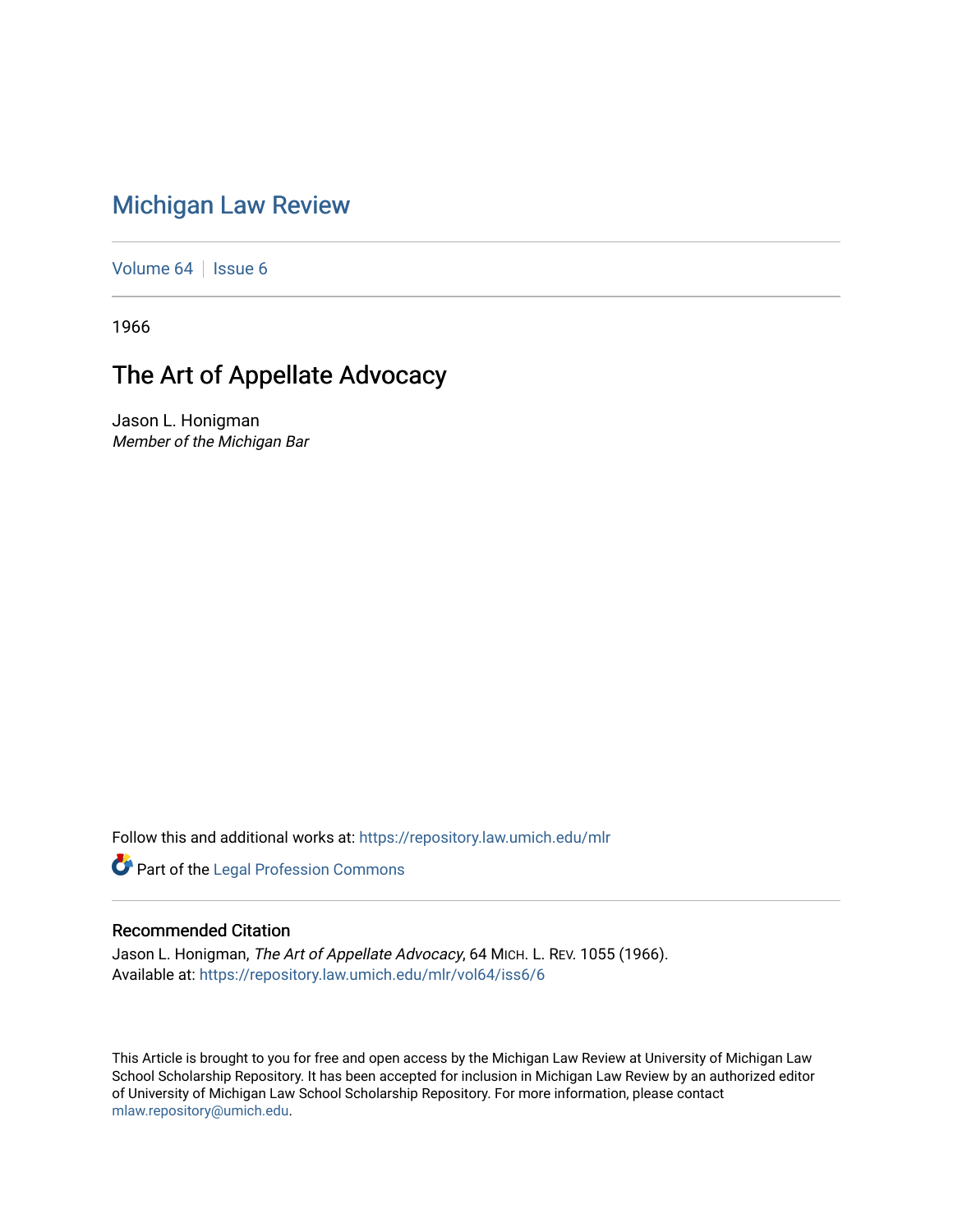## **THE ART OF APPELLATE ADVOCACY**

### *Jason L. Honigman\**

**R** ULES of practice and procedure provide technical information  $\mathbf K$  in regard to perfecting appeals, but they do not explain how to *win* an appeal any more than how to win a trial. Advocacy is not an exact science; the skills which contribute to effective advocacy, whether in a trial or on appeal, have long been recognized as an art. We shall here deal with these skills at the appellate level, bearing in mind, of course, the limitations of formulating rules or precepts that can adequately instruct in any art.

There is no single, prescribed method for writing a play or painting a picture. Similarly, there is no defined way to try a lawsuit or present an appeal. For the lawyer, like the artist, the approach is a matter of individual style, but there are nevertheless certain fundamental precepts. Other concepts herein asserted are the reflections of the writer based on personal experience during the course of some forty years of a practice that has been liberally sprinkled with appellate work and seasoned with a deep avocational interest in the rules of practice and procedure.

#### I. THE DISTINcTIVE NATURE OF **AN APPEAL**

Appellate and trial advocacy are by their nature essentially different. In a trial court, litigants, witnesses, counsel, and the judge are part of an action-filled, living drama. The appeal, however, is the written history of that drama. If a trial could be analogized to a living body, a record in an appeal would correspond to a corpse. Skill in appellate advocacy is largely the ability to breathe life into that corpse. An appellate lawyer must reconstruct through written words the vividness, intensity, and significance of the events portrayed by the testimony of the witnesses at the trial.

Although the arenas are different, the job of an appellate lawyer, like that of a trial lawyer, is essentially one of salesmanship. By his powers of persuasion, he must sell the merits of his cause to the appellate court. In any sales effort, the single most important element is a sound product; in an appeal, the "product" is the advocate's side of the case. If a client's cause does not have sufficient merit, the attorney can perform a great service to his client by preventing it from reaching the marketplace. Why should an attorney

<sup>\*</sup>Member of **the** Michigan **Bar.-Ed.**

**<sup>[1055]</sup>**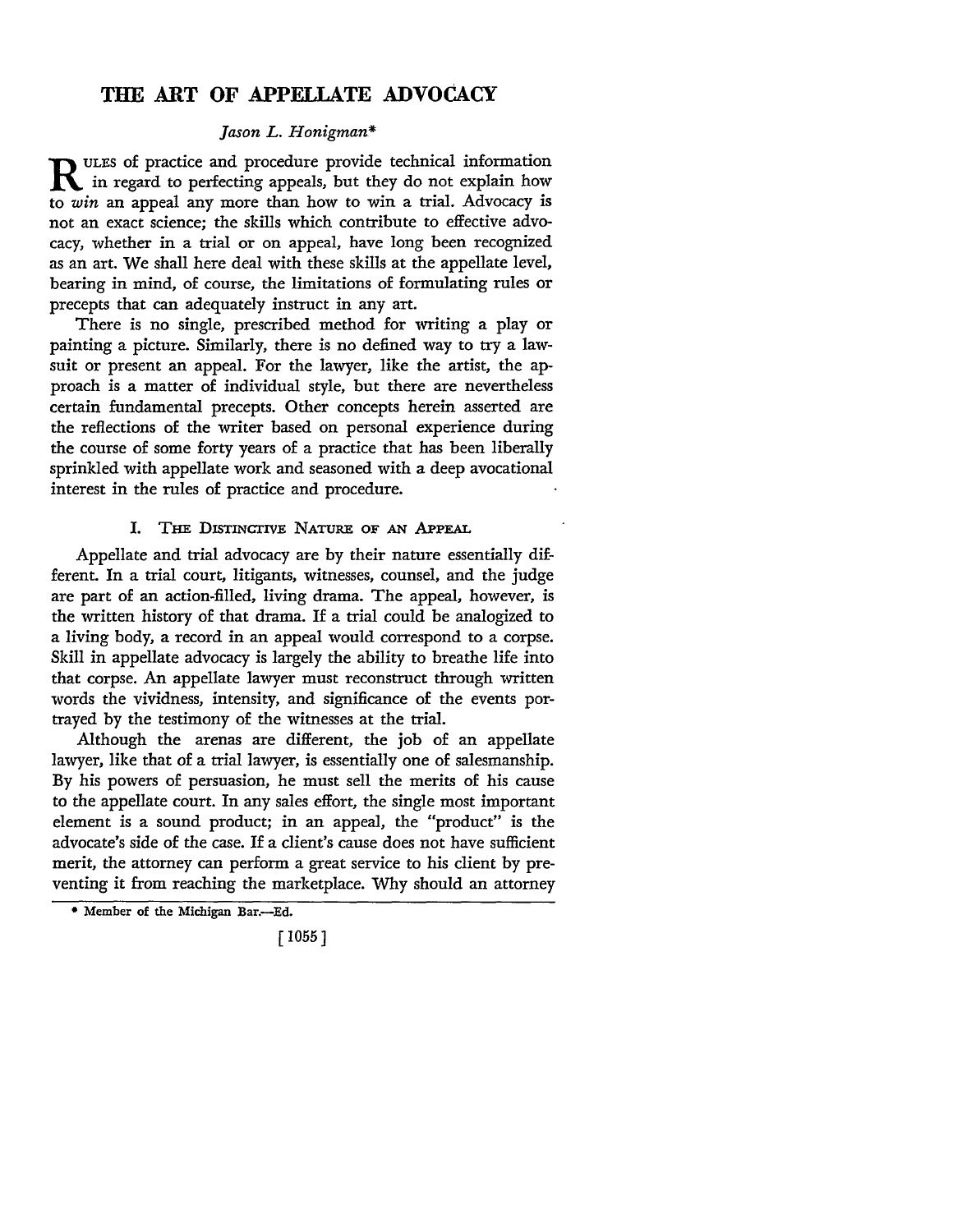squander his client's time and money and his own self-respect trying to sell a shabby product? In all probability, it will not be salable, and therefore it would be more expedient to settle it at some point during the proceedings, whether before trial, after trial, or even while the appeal is pending.

In addition to substantive merit, the record must contain all proofs necessary to support the client's legal position,<sup>1</sup> and thus proper care and planning are required throughout the course of the trial. Even when the proofs are adequate, the written transcript may nevertheless be faulty. If a witness testifies that the "car went that way" while pointing to his right, the fact that he was pointing may not be recorded, and therefore the appellate court may not grasp the meaning of the witness's statement. An affirmative nod of the head may be perfectly clear in the trial court, but such an unrecorded action can result in the appearance of an unanswered question in the written transcript. **A** trial lawyer must constantly keep before him a mental picture of how the testimony will read in the record on appeal. Similarly, timely objection during the course of the trial may be requisite to preserve an issue on appeal.

A sound case certainly requires a supportable legal position. Legal issues should be carefully researched, since despite the many excursions of modem courts from precedent, the vast majority of decisions are still grounded in prior decisions. Indeed, the scholastic competence of one's research may well control the results.2

The principal sales device on appeal is the written brief. The oral argument on appeal is generally short and limited, and cannot carry the burden of convincing the appellate court on the merits. The persuasiveness of the brief may determine the success or failure of a client's cause.

#### II. THE CONCEPT OF FAIRNESS

Just as a salesman must understand his customer, a lawyer must comprehend the motivations of the judge who is hearing the case. Sound legal arguments are certainly important, but a factor of utmost significance in persuading a judge is his acceptance of the fairness or justice of a particular side of the case. The importance of this concept has received little recognition from the legal profession.

**<sup>1.</sup>** See generally Rall **&** Tone, *Some Practical Pointers on the Mechanics of an Appeal,* 50 ILL. B.J. **362 (1962).**

<sup>2.</sup> See McAmis, *The Lawyer and the Court of Appeals*, 24 TENN. L. REV. 279, 280 (1956); White, What a Judge Expects of a Lawyer, 30 TENN. L. REV. 333, 335 (1963).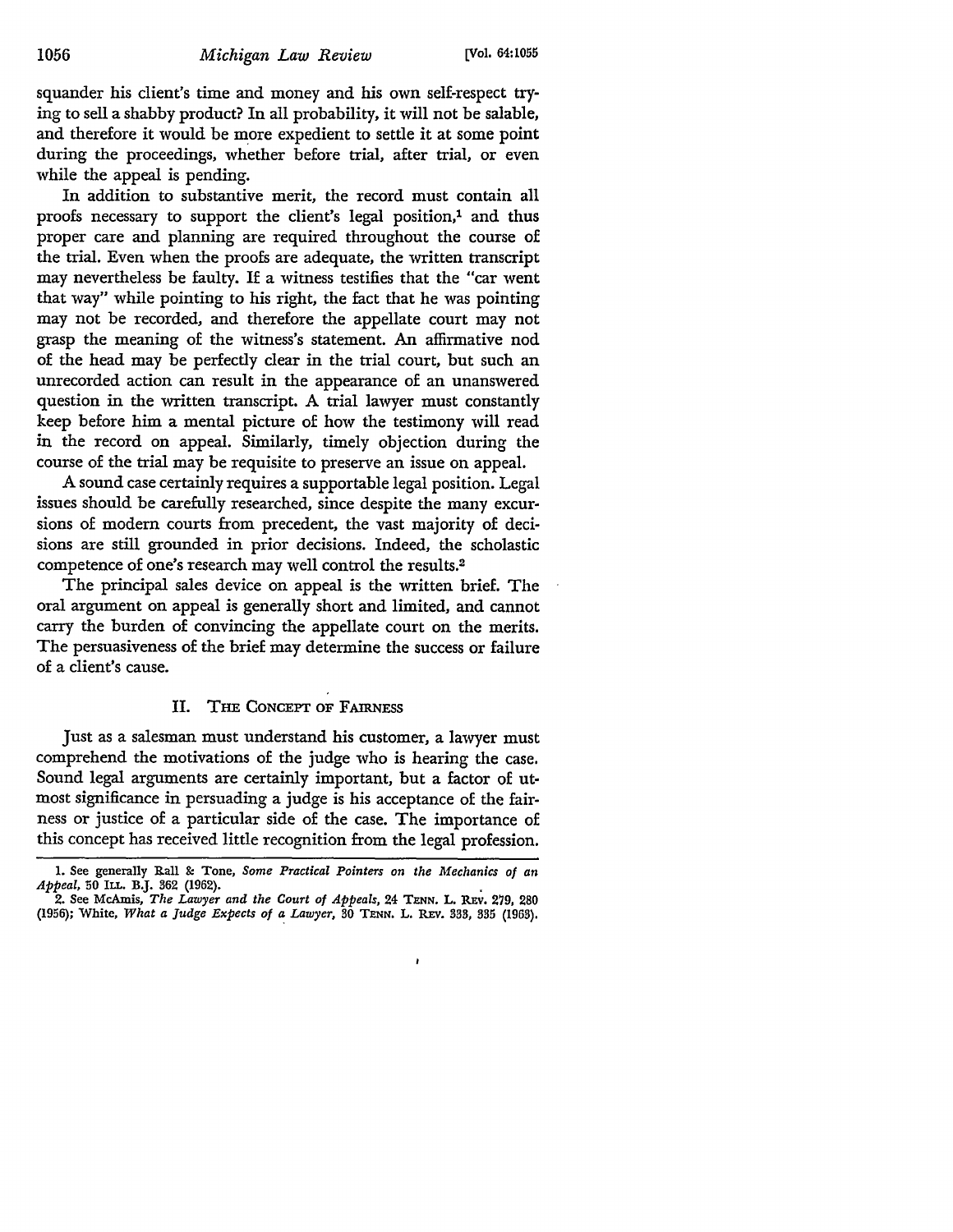Theoretically, it is the province of a judge to uphold the law without interposing his own judgment as to the fairness of the result in the case before him. In actuality, however, it is contrary to human nature for a judge to divorce himself completely from his deeply motivated desire for fairness. He will make every effort to find a legal solution that he can equate with his own sense of justice.

The concept of fairness may frequently be intertwined with emotion. The natural desire to protect the weak and the helpless is a part of every person's mental and moral structure. Human beings are moved by emotion, even when guided by reason, and often both characteristics are required to persuade a court. **A** skilled advocate can inject emotional elements into his case without subjecting himself to the criticism of showing a patent disregard for the applicable principles of law.

One should not, however, assume that a truly competent judge will disregard the law. On the contrary, many decisions are rendered in support of a legal principle which the judge deems applicable despite his own contrary feelings from the standpoint of fairness. However, such a result is more the exception than the rule. Considering the flexibility available within the law for interpretation based upon the facts of an individual case, the judgment rendered is most often in keeping with dictates of justice in the sense of fairness. Whereas a trial judge generally arrives at his conclusions of fairness by being exposed to the witnesses and their story over a period of time, an appellate judge must gain his concept of fairness from the story presented by the brief. Thus, an appellate lawyer's most significant work is in effectively conveying the message that fairness requires a decision in his favor.

Some situations do not lend themselves easily to a demonstration of fairness; yet within every case there are aspects which can be used toward that end. **A** few examples within the experience of the writer may be helpful in demonstrating the fairness concept. **All** of these cases involved fixed principles of law, yet they were presented to and decided by appellate courts largely on concepts of fairness. In *Union Guardian Trust Co. v. Emery,3* a trust company ceased operations as a result of a proclamation by the state governor ordering a so-called "bank holiday." This action left thousands of claimants, many of whom sought to establish positions as preferred

**<sup>3.</sup>** 292 Mich. 394, 290 N.W. 841 (1940).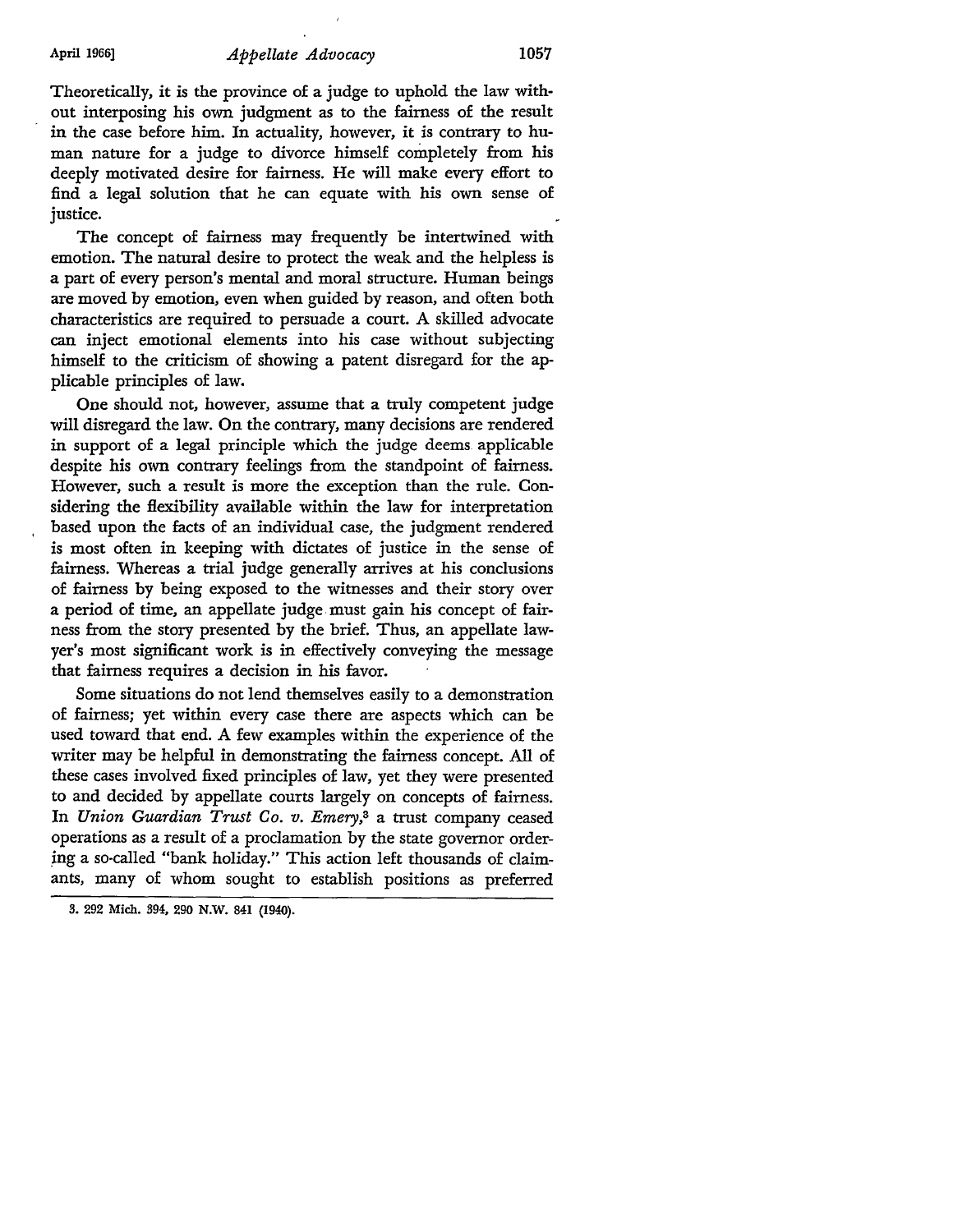*Michigan Law Review* **1058 [Vol. 64:1055**

creditors. The basic legal issue was whether the claimants had adequately traced their funds into the hands of the receiver. In behalf of the receiver, it was urged that all of the money on deposit with the trust company was of a "trust" nature and that all depositors should receive equal treatment. Money that came into the hands of the trustee as agent for the bond holders was fiduciary funds despite the trust instrument provisions which permitted the commingling of funds and thereby precluded the establishment of preferred claims. Moreover, large sums of money had been deposited by municipalities to meet their bond issue payments. The latter sums were public money, and in a sense were fiduciary funds although not technically qualifying for preference. It was urged as a matter of fairness that no one group of trust creditors should be preferred over the others. Of course, the specific legal issue as to the traceability of funds was an integral part of the brief. However, in its decision the court held, with but a minor exception, that no preference should be allowed, on the ground that the funds were all essentially of a like nature. The problem of tracing was not even discussed.

In *Taylor v. Standard Gas & Elec. Co.,4* often referred to as the *Deep Rock* case, a subsidiary corporation had gone into bankruptcy. The parent company filed a claim as a creditor for approximately twenty million dollars; eventually this company offered to accept ten million dollars as a compromise. The compromise allowance was opposed **by** a committee of preferred stockholders of the subsidiary. On behalf of the latter group it was asserted that the parent had mishandled its subsidiary and should therefore be denied any status as a creditor even for amounts undisputably loaned to the subsidiary. Without even discussing legal precedent, the United States Supreme Court reversed two lower court decisions and rendered its opinion rejecting the compromise and denying the parent corporation's entire claim, largely on grounds of fairness.

The case of *Arlan's Dep't Stores, Inc. v. Attorney General'* involved the validity of a Sunday closing law enacted by the Michigan legislature. The claim that this act violated the state constitution was based principally on technical ambiguities in the statutory lan-' guage and the impropriety of the delegation of legislative powers to the various county boards of supervisors. The emotional preference favoring validity of the act on religious grounds emphasized

<sup>4.</sup> **306** U.S. **307** (1939).

**<sup>5.</sup>** 374 Mich. 70, **180** N.W2d 892 (1964).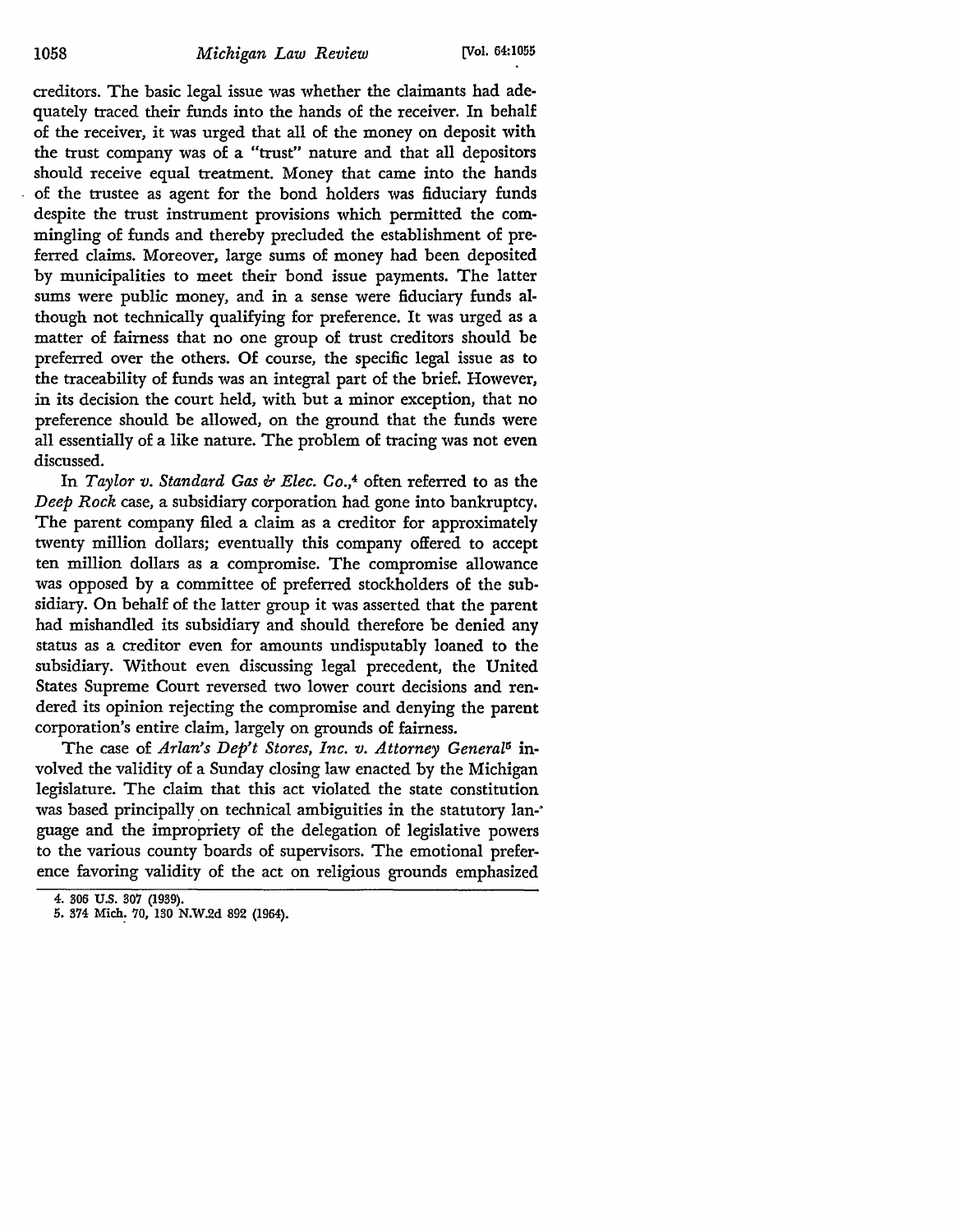the need for a counterbalancing demonstration of fairness. The issues were presented to the court against the background of a struggle between the long-established department stores and the newer discount stores that sold their goods at lower profit margins and catered to the working man by keeping their stores open during evenings and Sundays and by providing adequate parking facilities. Thus, the case was presented as a dispute between two groups of competing mercantile interests, with the legislature having taken the side of the established merchants. In holding the act invalid, the majority of the court clearly demonstrated their adherence to principles of fairness.

#### III. **PREPARATION** OF **A** BRIEF

The structure of a brief must be planned from its inception. The subject matter as well as the order of presentation should be determined before dictating any part of the brief. The concept of fairness, whether express or implied, should be the base of the structural foundation of every brief; the principal arguments arranged in logical order form the superstructure to which the supporting contentions are attached.

To focus the reader's attention, it is vital that he know what is under discussion from the first moment he starts reading. Thus, the first paragraph should state the nature of the case, the judgment of the trial court, whether the decision was rendered by the court or jury, and whether appellant is plaintiff or defendant. If the judge understands at the outset the nature of the case before him, the story that unfolds is more meaningful. Thus, the controlling issues should appear early in the brief; absent knowledge of the issues, all facts may seem of equal significance. When facts are read in relation to a designated problem, however, the mind tends to classify the facts according to their relative importance, and the items of importance are more easily retained.

The primary issues will normally determine the fate of the case. Secondary issues distract the court from the important issues and should generally be avoided.6 The use of a secondary issue may be helpful, however, in a situation which offers abundant opportunities to urge fairness and which affords only a weak argument with regard to the law. Such a situation occurred in *Wilhelm v. Skifington,7* which involved the claim of an injured party who was hit by

**7.** 860 Mich. 348, **103 N.W.2d** 451 (1960).

**<sup>6.</sup>** See note 8 *inra* and accompanying text.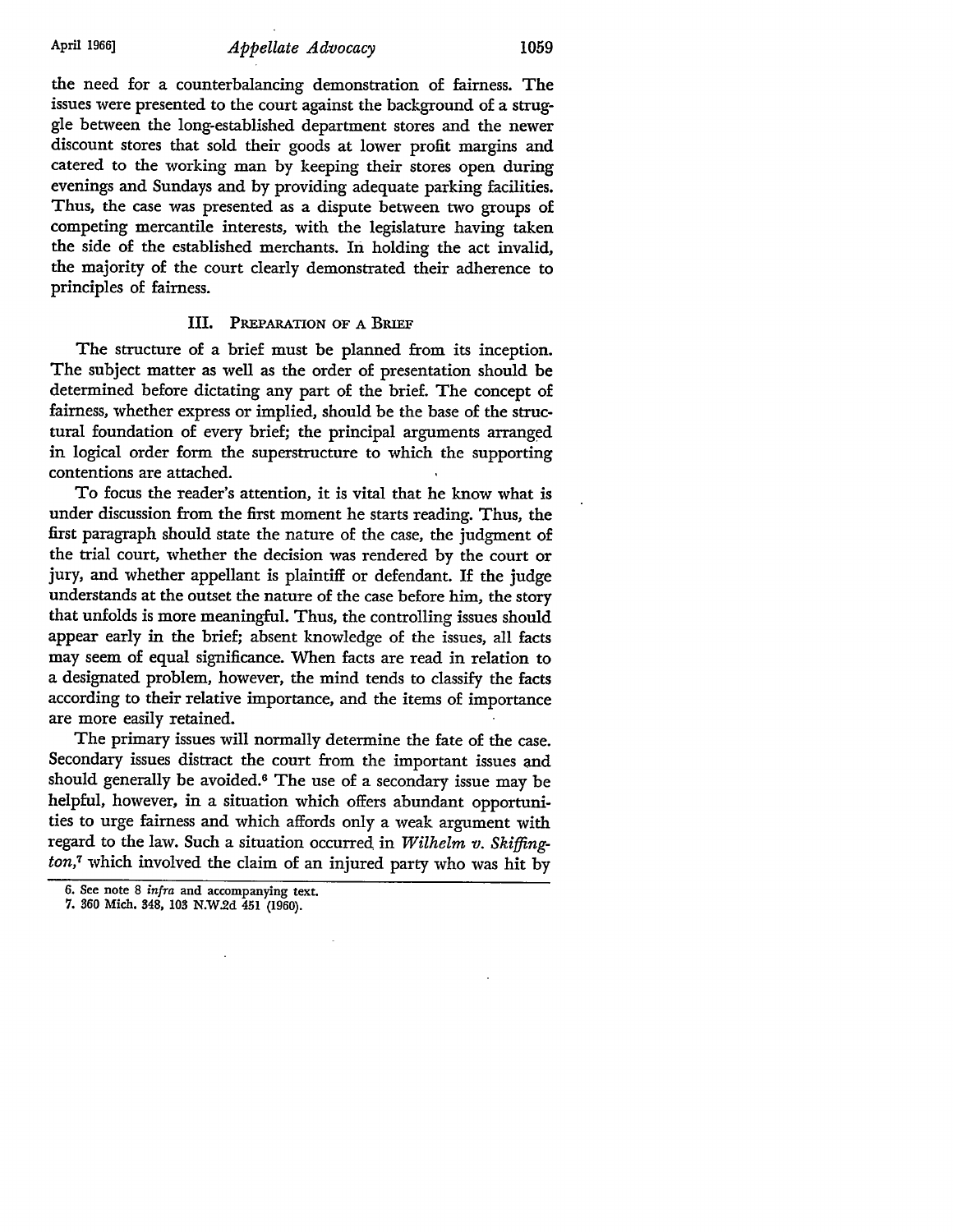an automobile while walking on the sidewalk. The jury rendered a verdict of no cause for action. On appeal, the basic issue was whether the verdict was against the overwhelming weight of the evidence. In keeping with its predilection against interfering with the province of the jury, the court chose to decide only the secondary issue concerning the admissibility of certain testimony. After concluding that the challenged evidence was inadmissible, the court sent the case back for a new trial. The court thereby adhered to its concepts of fairness within the limitations of acceptable legal principles. To achieve a fair result, courts will often enforce a rigid procedural requirement which might otherwise be disregarded, especially where such a ruling results in a new trial rather than final disposition of the case on the merits.

In planning a brief, one may be confronted with a number of available arguments that vary considerably in their degree of persuasiveness. In deciding which argument to use, one may well accept the precept that if the strongest points are unlikely to result in victory, then there is very little chance whatever of winning the case.8 By limiting the argument to the strongest points, one adds emphasis to those points and avoids the danger of diverting the court's attention. Moreover, the lesser arguments, when unacceptable to the court, may create the erroneous impression that the case depends on an argument which is intended only as an added buttress. Finally, a judge's rejection of a subsidiary argument may color his impression of the soundness of the whole brief.

If it is felt that more than one argument is necessary, obviously the strongest arguments should come first in the brief. This primary position assures greater likelihood of attention and emphasizes the importance of the major points. The arguments establishing fairness should have priority of presentation. If one can initially demonstrate the justice of his cause, the likelihood of acceptance of the supporting legal arguments will be greatly enhanced.

An important aspect of brief-writing is the need for simplicity of presentation, since the human attention span has a very limited time dimension. Everyone realizes how difficult it is to focus on a mass of reading material; as time passes, one's mind wanders. Similarly, almost any occurrence can divert the attention of a reader,

**<sup>8.</sup>** Many capable practitioners disagree with this view and believe in using all available arguments and issues. They contend that since the advocate cannot **be** sure which arguments will be convincing to the court, he should use all of them. For a view concurring with the one expressed **by** the writer, see White, supra note 2, at **335.**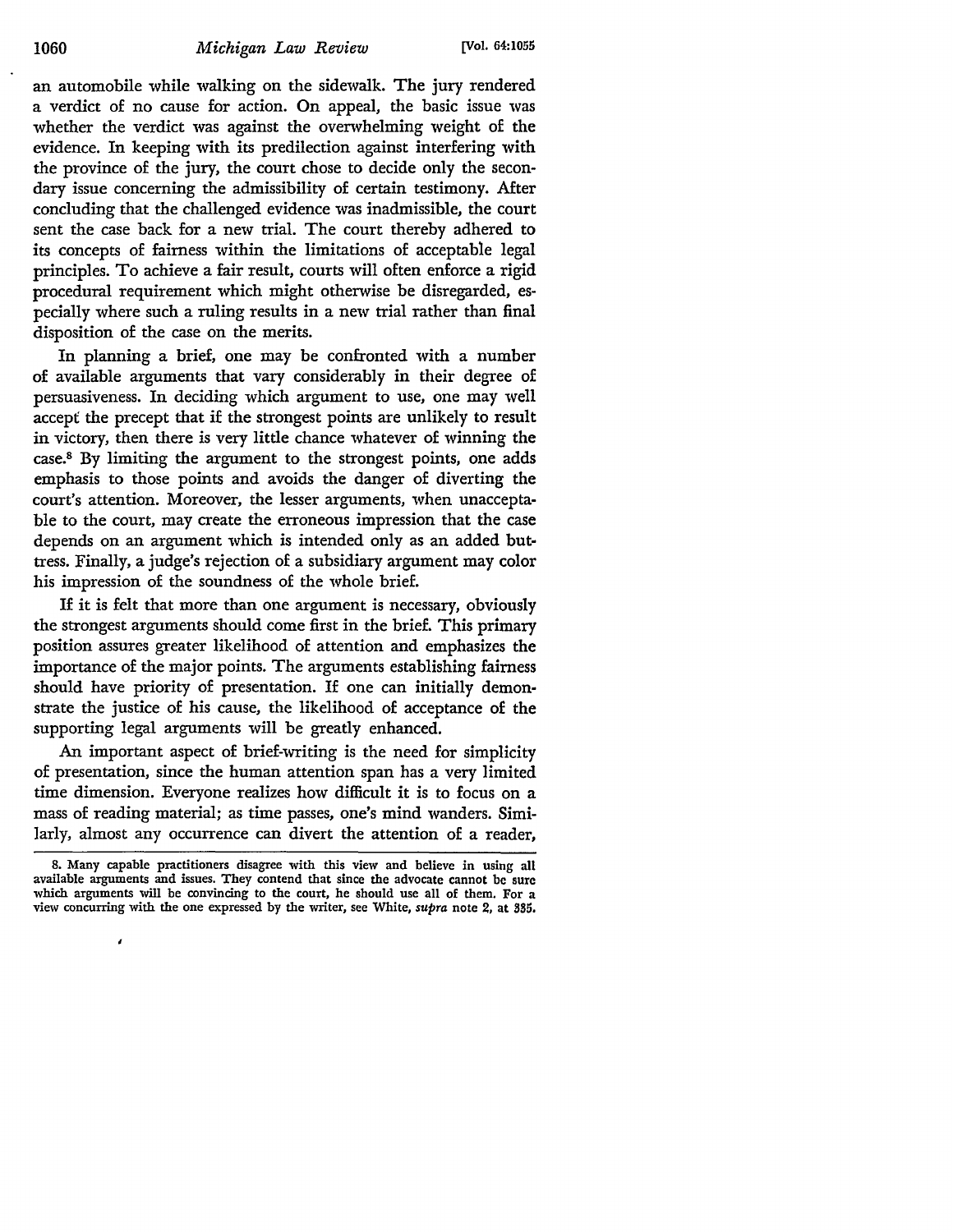such as a telephone call, a secretary's intrusion, or a fleeting thought about a personal problem. When the attention span is broken, even though momentarily, the mind does not easily get back on the track. Thus, to regain a reader's attention, the text of a brief must be simple, the meaning clear, and the structure well defined. Simplicity requires the use of short words, short sentences, and short paragraphs. The less involved the language, the easier it is to read and to follow a thought.

Simplicity and brevity go hand in hand. It requires more thought and skill to condense an idea than to write a lengthy discourse. Brevity of presentation should be a constant and continuing goal. The less material a reader is called upon to read, the more likely it is that his attention span will be kept intact. In the interests of brevity, quotations of either law or fact should be as short as possible; <sup>9</sup> the core of the quotation is all that is needed.

The factual presentation should precede the legal argument, and arguments concerning disputed factual contentions should be avoided in the factual statement. The factual statement should serve only to create the setting for discussion of the issues, whether of fact or law. Contentions on factual disputes should be left to the argument portion of the brief.

In reciting facts in the brief, frequent page references to the record should be made. **A** factual statement in a brief does not carry conviction if the judge notes the absence of a record page reference in support of the particular claim. By making a page reference, the writer assures the judge that the statement is supported by the record. Moreover, the judge can easily check it for himself. While lengthy quotations from the testimony should be avoided, short quotations are often helpful in lending authenticity to a factual assertion.

**A** reader's attention is much more readily gained if the subject matter is interesting. The innate difficulty of writing a brief is in conveying with mere words the live drama of the trial, and creating the image of real people with real problems. It is easier for a reader's mind to comprehend and follow with interest the story of a person whom he has seen or known than of someone who is both nameless and faceless. **A** brief in an automobile injury case can relate that the plaintiff was driving east on a particular street and that defendant was driving north on an intersecting street when they collided.

**<sup>9.</sup>** See McAmis, supra note *2,* at **282.**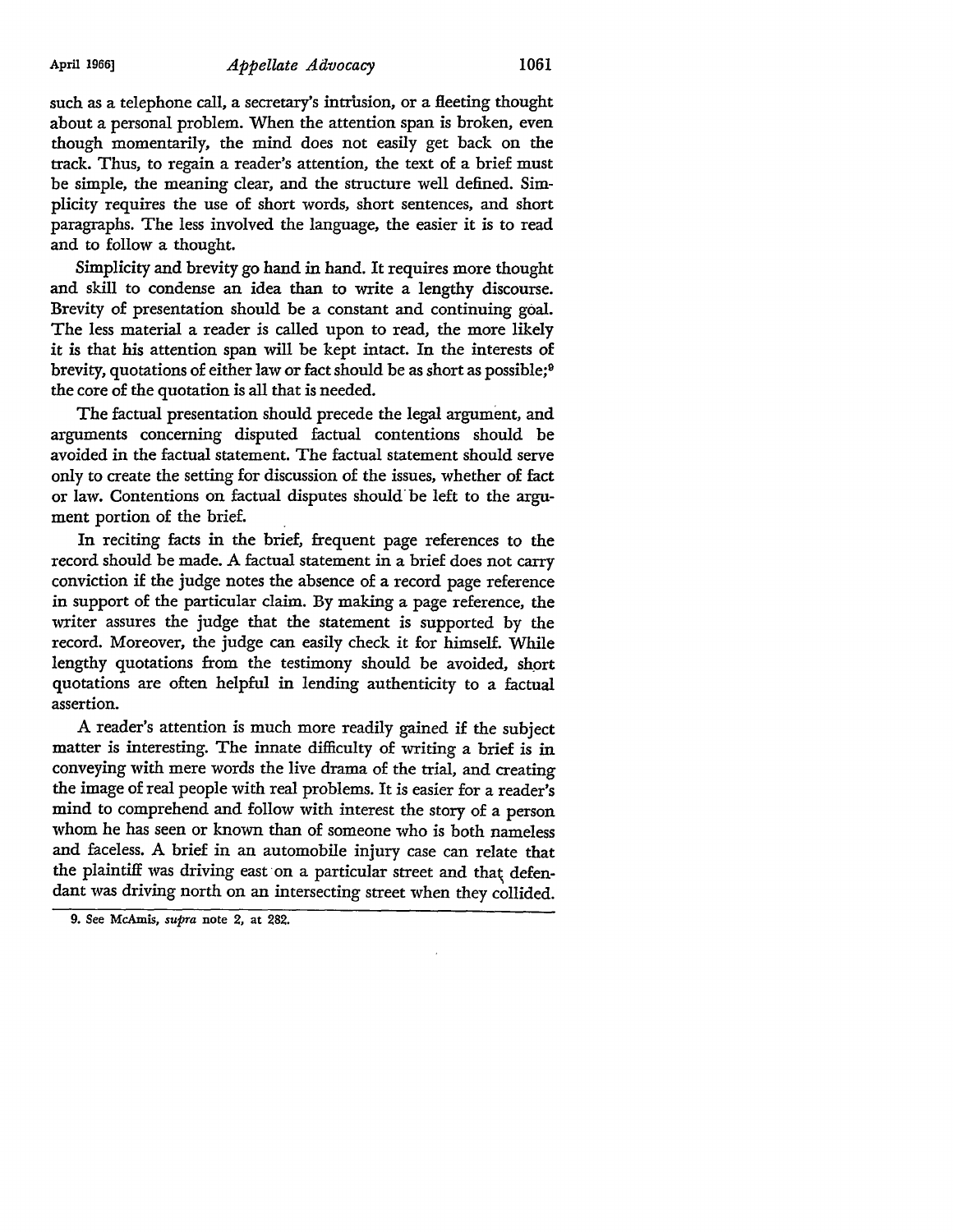Such a presentation, though adequate, would not be nearly as interesting as a descriptive picture. Thus, plaintiff's brief might state:

Prior to the accident, Edith Brown was a pretty, vivacious young single girl in her early twenties, and she was a graduate of the University of Michigan School of Art. Her beautiful features, blond hair, trim figure, and smartly tailored clothes made her an object of admiration among her wide circle of friends and acquaintances. Her breeding and good manners, coupled with wit and intelligence, delighted many a gathering.

Surely we would be more interested in knowing what happened to that lovely girl than to some nameless, faceless person designated merely as the plaintiff. Of course, the average plaintiff would hardly fit the foregoing description. Nevertheless, the following description might depict a typical housewife involved in an accident:

Prior to this accident, plaintiff Dorothy Brown was a housewife in her middle forties. She had been married for some twenty years to John Brown, who is employed as a lathe machine operator at Ford Motor Company. She was the mother of four children ranging in ages from ten to seventeen, whose upbringing, along with her household duties, was her major concern. She was not only an excellent cook and dressmaker, but she also found time to engage in church activities and was an officer of the local Parent-Teachers Association.

Dorothy Brown is now more nearly fixed in our minds as a person about whom we can have some interest and understanding, surely more than we gain from the arid concept of "the plaintiff." To present a situation that makes interesting reading, the evidence in the record must furnish the basis for the story one expects to unfold on appeal. Hence, during the trial the testimony should be elicited with a view toward the description that will be produced in the record and brief.

After recounting the facts, one should state the issues simply and clearly. The argument should then follow with a clear delineation of the issue under discussion. Each argument should be treated as a separate compartment containing a story that is largely complete within itself. The supporting points for each argument should in turn become minor compartments fairly complete within themselves. It should at all times be clear which minor compartment is under discussion and which major compartment it fits into.

To delineate each compartment, a heading should precede the discussion. For the major arguments, a heading consisting of a full sentence carrying a complete thought is preferable. For minor com-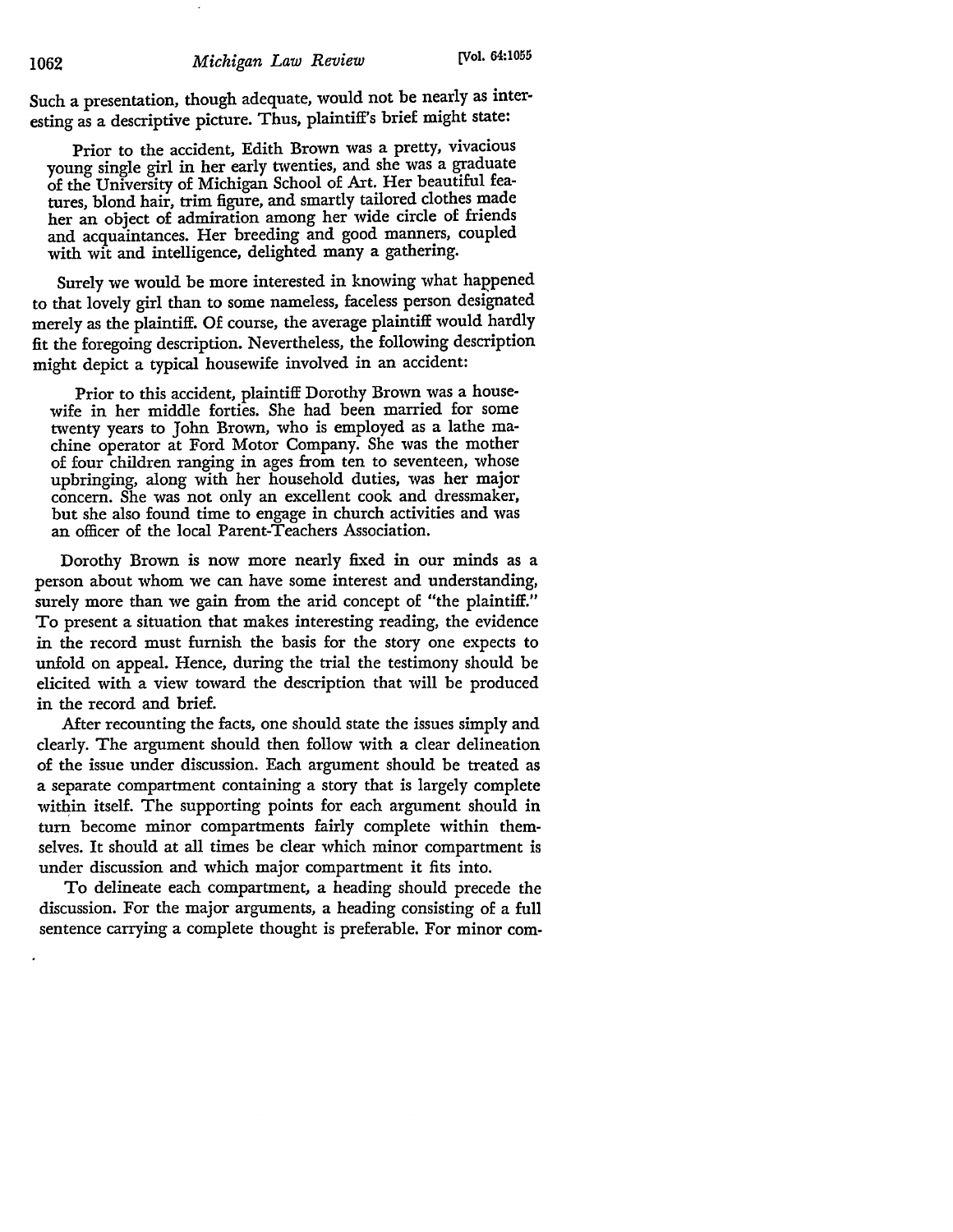partments-the segments supporting the major argument-a heading may be either a full sentence or a word or phrase of identification. Compartmentalization and delineation through headings keep the reader on track at all times. If his attention should waver, he can readily find his way back to the chain of thought. A significant aid in achieving the same end is an adequate table of contents at the beginning of the brief listing each heading with page references. Such a table of contents is helpful to a court, as it creates an outline summary of the arguments in proper relationship to each other. Likewise, a table of cases with page references will aid the court during deliberations.

While the argument should be concise in the interests of brevity and simplicity, important points deserve the emphasis of repetition. One should bear in mind that on the occasion when a particular point was first covered, the judge's mind may have been wandering into a random thought about his dinner engagement. It is not too likely that this distraction will recur the second time he is reading about a major point.

Since issues of law are created by the particular facts of a case, where possible one should combine a legal argument with a discussion of the applicable facts. Indeed, no principle of law stands alone in a case, disembodied from the facts. Thus, an advocate should demonstrate that the facts in his case fit the particular principle of law that he urges for the court's adoption.

To impress upon the court the fairness and justice of one's cause, statements or arguments that are patently unfair should be avoided. If a judge is to be convinced of the fairness of a party's claims, the latter's attorney should not damage that image by an unfair maneuver such as a patently unjustifiable contention either on the law or the facts.10 Statements and arguments should carry the aura of candor and fairness throughout; to do less is a disservice to the cause of the client as well as to the stature of the lawyer.

Relevant portions of the principal argument should be summarized at the close of each subordinate point. Likewise, one should summarize the subordinate points at the close of each major argument. At the conclusion of the brief, the major arguments should be set forth, followed by a clear statement of the relief sought from the appellate court.

To achieve excellence in a brief requires refinement of language as well as thought. Clarity of thought and language can always stand

**<sup>10.</sup>** See Canons of Professional Ethics, Canon 22.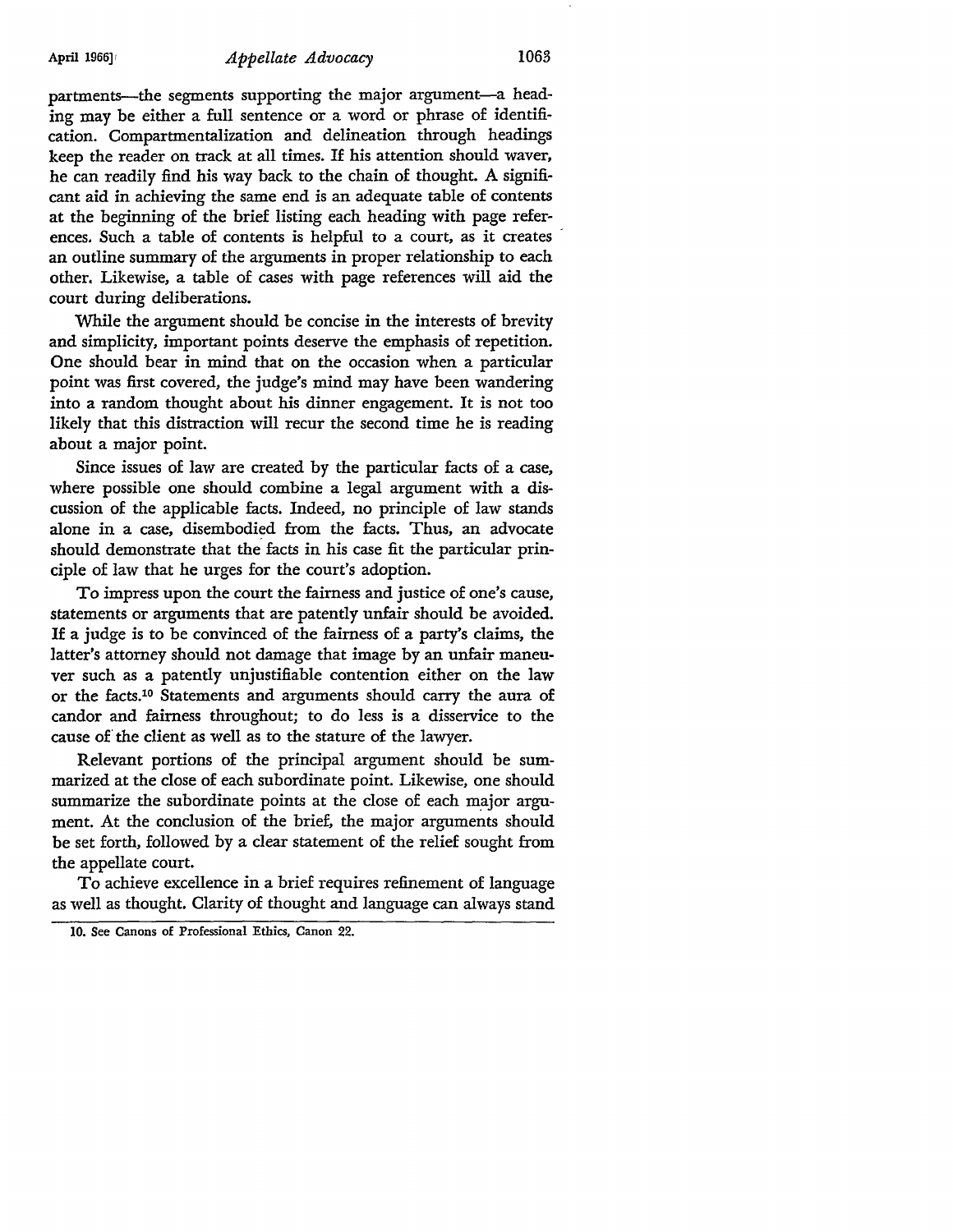improvement. One should strive constantly for interest and simplicity by pruning and polishing words and thoughts with each new draft. Improvements can be made in the second draft, and still more improvements can be made in the third and all succeeding drafts. A time lag between drafts lends perspective in appraising the work product. The only limitations on refinement of language and presentation are the limitations of one's time, ability, and patience.

#### IV. PROBLEMS **PECULIAR** TO AN **APPELLANT**

The foregoing discussion covers principles of brief-writing applicable to both appellants and appellees. We next deal with problems particularly applicable to an appellant. Generally an appellant must carry a greater burden than an appellee,<sup>11</sup> since the decision of one judge, the trial judge, has already been rendered against him. That decision undoubtedly will carry some weight with the appellate court, particularly on factual findings. However, the appellant, by filing the first brief, gains the opportunity for the initial presentation of the facts, issues, and arguments in a manner most favorable to his side of the case. The opportunity to administer the first blow can at times be decisive. This advantage may place the appellee in the posture of arguing from a position chosen by the appellant. As in war, there is advantage in choosing the battleground.

In discussing the trial judge's opinion, disagreement is no warrant for disrespect, and disparagement of the trial judge may be deemed an affront against the judicial office.12 The appellant's image of fairness can be immeasurably damaged by inappropriate remarks. Appellate judges generally give great weight to trial judges' findings of fact,13 and an appellant should, if possible, avoid taking issue with such factual findings. If the trial judge's findings of fact must be disputed, one should merely demonstrate that one's factual claims are more readily supported by the record. With respect to the trial judge's conclusions of law, there is less need for hesitancy in taking issue. An appellate judge is more likely to be concerned with the weight of precedent and his own concepts of fairness than with the opinion of the trial judge. Hence, a well researched argument based on precedent can be far more convincing to the appellate court than any contrary view of the trial judge.

**<sup>11.</sup>** See Hofstadter, *Appellate Theory and Practice,* **15** N.Y. County Lawyers **Ass'n** B. Bull., May **1957, pp. 84, 36.**

<sup>12.</sup> See Canons of Professional Ethics, Canon **1.**

**<sup>13.</sup>** Traynor, *Some Open Questions on the Work of State Appellate Courts,* 24 **U.** CHI. L. REV. 211, 221 (1957).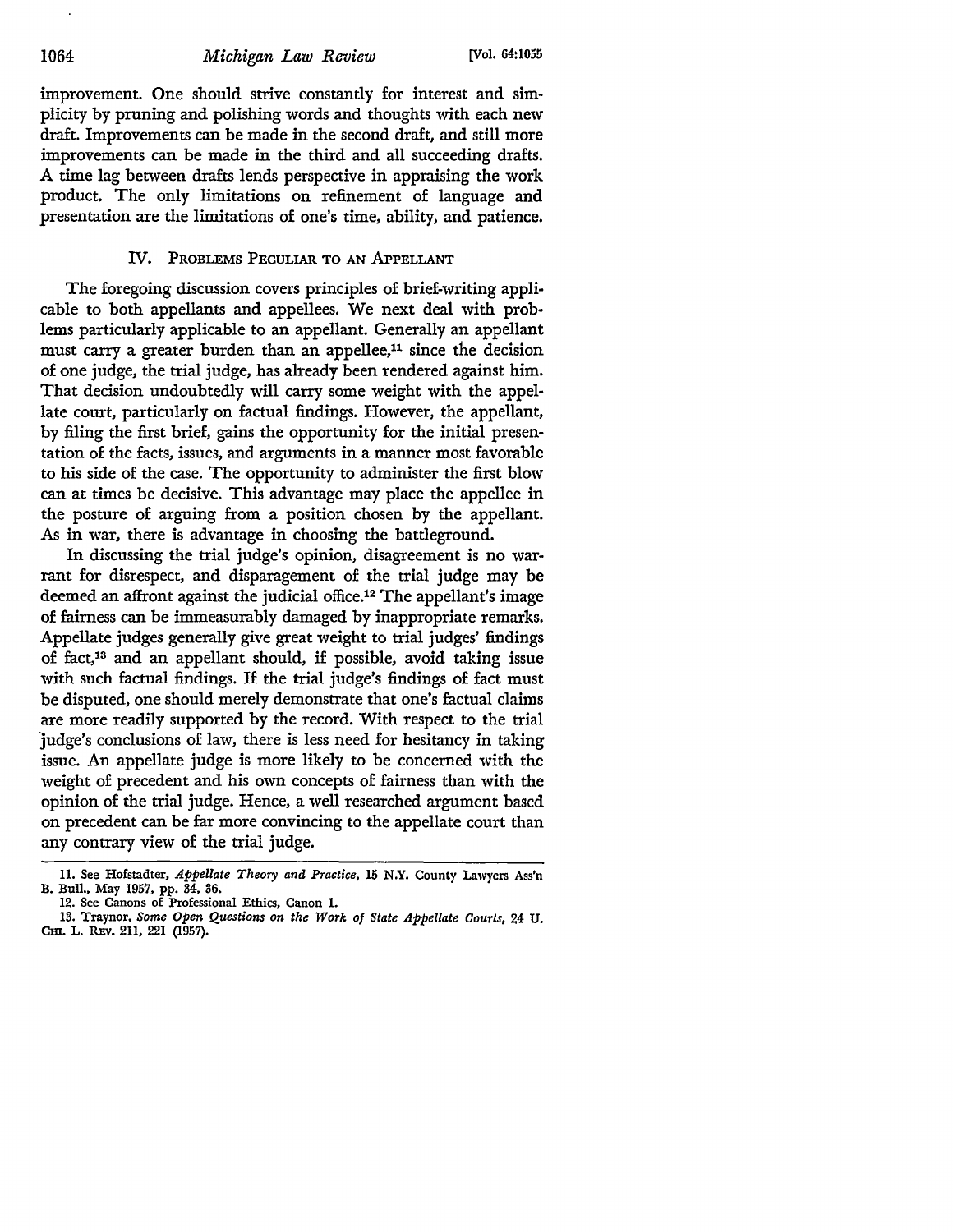## *Appellate Advocacy* April **1966] 1065**

**A** question often confronting an appellant's counsel is whether he should file a brief in reply to the appellee's brief. In case of doubt, no reply brief should be filed.14 If counsel has done a good **job** in his main brief, it should be adequate to carry his message, and if he has not, there is little likelihood that the case can be saved by a reply brief. New points raised by the other side need be rebutted only if they appear to be significant. As a result of filing a reply, there is at least by inference an indication that the principal brief was inadequate. Moreover, by answering arguments propounded by the other side, an appellant may lose the choice-ofbattleground advantage inherent in filing the first brief, and, to the extent that the arguments in the reply brief must be fitted into those of the main brief, the reply brief may confuse rather than clarify the issues. The more that is said in the reply, the further the framework of the main brief is disrupted.

If a reply brief seems warranted, it should adhere to the precepts applicable to all briefs, with special emphasis on brevity. Every effort should be made to recast the issues presented by the appellee into those of the appellant's main brief. If possible, it is best to refer back to the argument in the applicable portion of the latter's main brief. The main brief should constitute the primary effort; there is no point to rearguing subject matter that is already covered by the first brief.

#### V. PROBLEMS PECULIAR TO THE **APPELLEE**

Appellant having chosen the battleground, appellee must decide to what extent his position has been weakened by-appellant's strategy. In dealing with the facts, an appellee will generally fare best by restating them in a manner most favorable to his own posture of fairness and merit. Likewise, if the issues or points of argument as presented by the appellant are not favorable to the appellee, the latter can restate them in the way best suited to his own needs. In his answer to the appellant's arguments, the appellee's interests are often best served by discussion within his own framework of arguments and issues. This approach permits an appellee to shift from the defensive position imposed on him by the appellant into an offensive position of his own choice.

In dealing with cases cited by the appellant, it is generally not

<sup>14.</sup> This view is disputed **by** many attorneys who believe that each of the opponent's arguments and citations not already covered in the main brief should be discussed in a reply brief.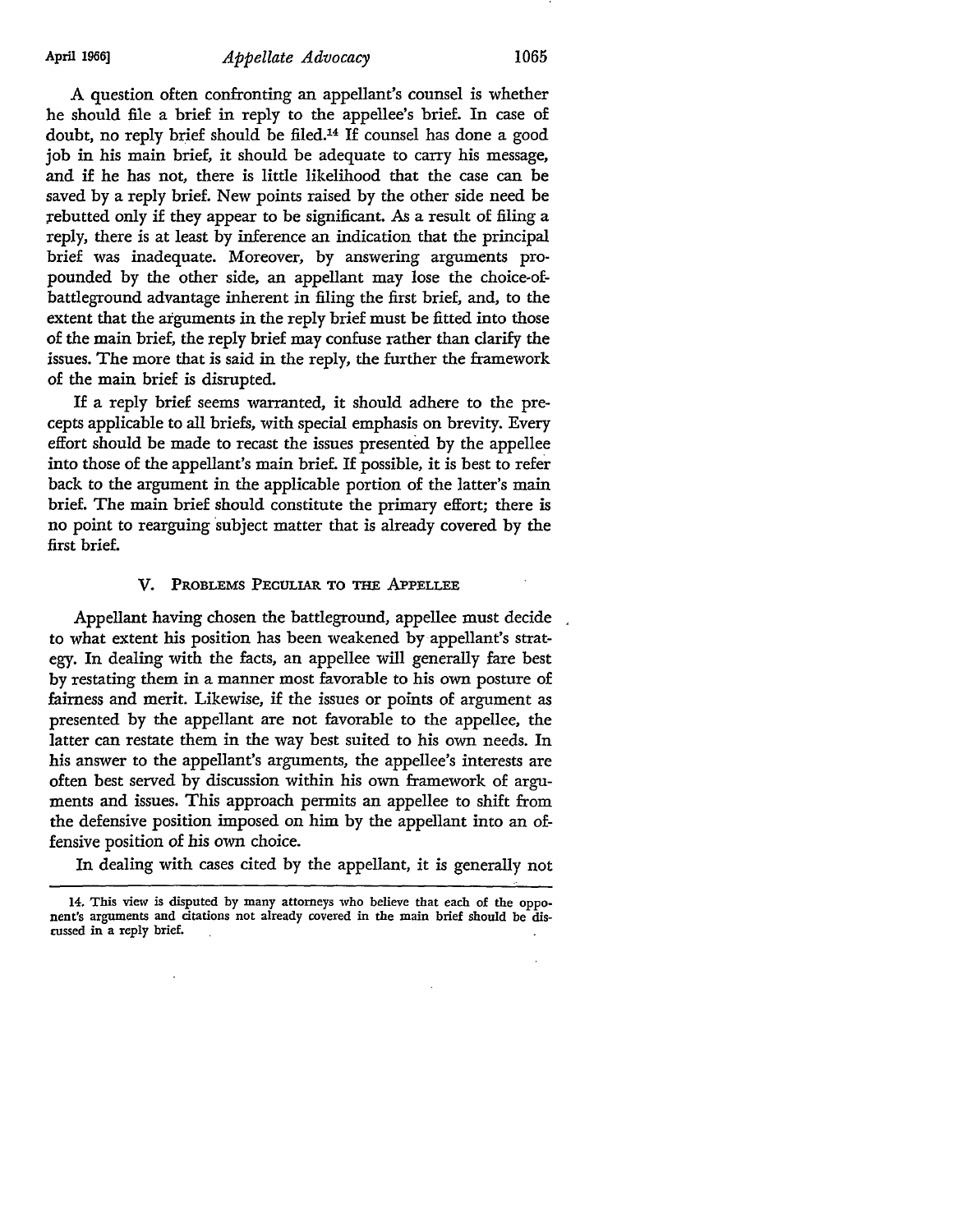necessary for the appellee to undertake a discussion of every opinion. The appellee must depend primarily on his own citations of authority to support his position. The appellant's citations of law can often be dealt with in bulk during the course of the appellee's own legal argument. Where the appellant's citations appear to be controlling of the issues, they should, of course, be specifically answered or distinguished.

As noted above, an appellate court will usually give great weight to the trial judge's factual findings.<sup>15</sup> Reference to the trial judge's findings on particular factual issues may well be helpful to the appellee. In discussing law, however, the appellee should avoid overemphasizing the trial judge's views. The appellate court is more likely to be impressed by the weight of precedent and its own conclusions.

### VI. ORAL ARGUMENT

The significance of oral argument in an appellate hearing has often been questioned. With oral argument generally limited to only thirty to sixty minutes per side, a full discussion of the case is certainly impossible. Thus, the likelihood of a decision on the merits based principally on the oral argument is most remote. Nevertheless, the oral argument can be and often is significant,<sup>16</sup> since it provides an additional opportunity for selling one's point of view. Even within the generally prevailing time limitations, it is possible to whet the interest of the court into deeper scrutiny of the merits of one's cause. Oral argument can be particularly effective in creating an impression of the justice of the speaker's side of the case. Moreover, some judges are more receptive to the spoken word than a written brief, $17$  and their listening may be more skillful than their reading. The opportunity to convey one's message to such a judge should not be discarded.

In light of the strict time limitations, it is essential that the oral argument be directed to the core of the controversy. **All** trimmings in the form of subsidiary facts and issues should be avoided, and the discussion should center on a lucid presentation of the facts in relation to the controlling issues. If a judge is to follow and accept an attorney's contentions, it is necessary to gain and hold his attention. The precepts of brevity and simplicity of thought and language are indispensable; the words must be simple, the structure

17. *Ibid.*

**<sup>15.</sup>** See *Traynor, supra* note **13,** at 221.

<sup>16.</sup> See *In the Matter of Oral Argument,* **I** Prac. Law., Jan. **1955, p.** 12.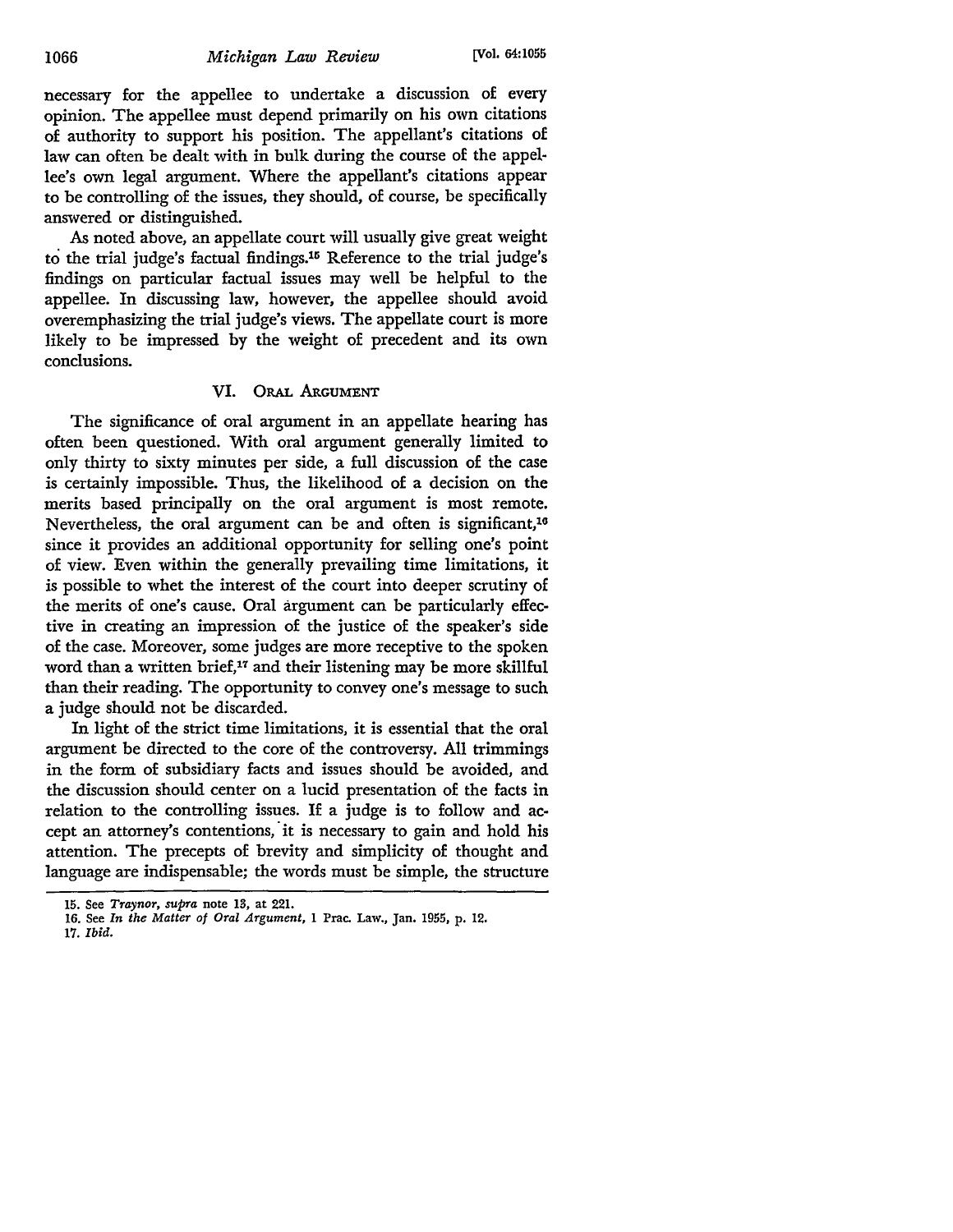must be logical, and the thoughts must be direct. To assure that the judge's attention will not falter, the story should be told in interesting fashion. The tone of voice should be neither loud nor dull, and the voice pitch should be conversational rather than oratorical. Variations of tone will lend contrast and interest.

One must assume at the oral hearing that the members of the court know little, if anything, about the case. It is the function of oral argument to tell them what the controversy is about and to present the facts and issues in a manner most favorable to the speaker's side of the case, particularly with regard to the concept of fairness. The oral presentation should be candid and fair, for **if** the impression is created that the recital of facts cannot be relied upon, it is a reflection not only on the merits of the client's position, but also on the advocate's integrity as an officer of the court.<sup>18</sup> Quotations of law and references to particular decisions should be avoided if at all possible. The court will have ample opportunity for studying the briefs and for doing research on the law. The weight of precedential decisions is best determined by personal study, a task which should be left to the judge in the privacy of his chambers.

It is extremely important to avoid reading one's presentation to the judge, since his interest in the argument can be maintained more easily by direct eye-to-eye contact. The appearance of candor, sincerity, and community of understanding is most effectively conveyed by direct, spontaneous conversation. It is also inappropriate to memorize the talk, because it derogates from the desired conversational setting. Moreover, the presentation must be flexible enough to permit interruption by questions from the bench without interference with the delivery. It is more important to answer questions propounded by the court than to make any particular statement that had been planned.19 The mere asking of the question indicates an area of doubt in the judge's mind. In answering the question, the attorney has an opportunity to resolve those doubts in his favor. The answer should be direct, frank, and fair; an equivocation or parrying of a question will be taken as indicative of a lack of a meritorious answer.

Occasionally one must decide whether a rebuttal in oral argument should be made, assuming sufficient time is available. Generally, rebuttal argument should be avoided for the same reasons

**<sup>18.</sup>** See note 10 *supra* and accompanying text.

<sup>19.</sup> See McAmis, *supra* note *2,* at **283;** *In the Matter of Oral Argument, supra* note **16,** at 15-16, 18.